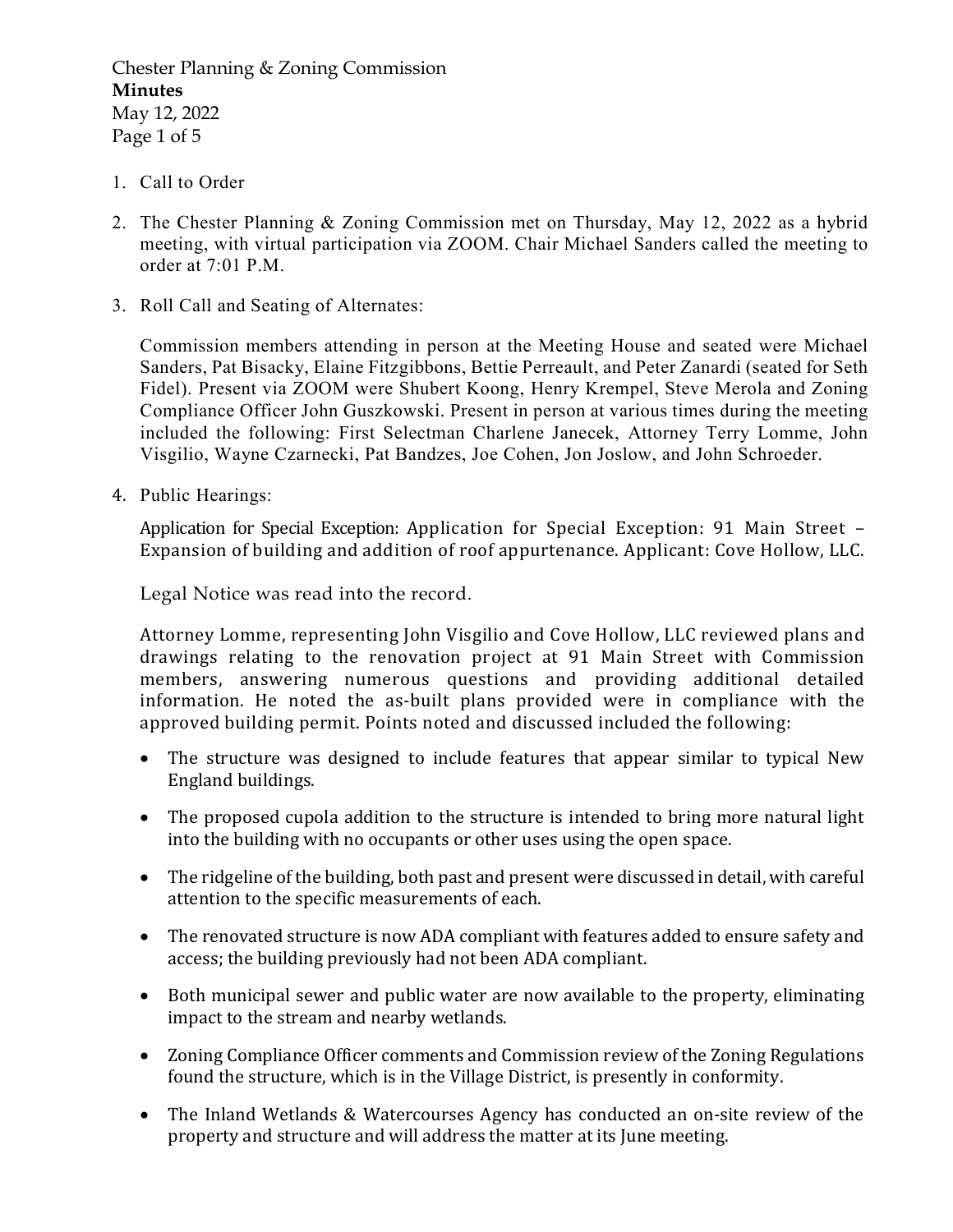Chester Planning & Zoning Commission Minutes May 12, 2022 Page 2 of 5

- A temporary Certificate of Occupancy has been issued pending final actions by the various agencies and commissions.
- The property owner's intent in the design, structure and uses for the structure is to make it aesthetically attractive and client-friendly to bring people to the commercial district.

 No one in the audience spoke either in favor or in opposition of the application. Other guests raised questions and concerns connected to the application and project, including, among others:

- Further clarification of the height of the structure and the dimensions of the cupola.
- The differences between the definitions of renovation, alteration and repair.

## On Motion by Pat Bisacky, seconded by Peter Zanardi, the Public Hearing was adjourned at 7:37 P.M.

- 5. Audience of Citizens: In clarification to the question of whether the Commission could approve an application in connection with an activity for which decision by another board or agency would be required, Chair Sanders advised that if the P&Z decision included conditions for approval stipulated by the IWWA or other agencies as a part of its approval, the approval would be valid. This would allow the Commission to make its decision and approval within the regulatory 65-day period.
- 6. Old Business
	- a. Next steps in review of marijuana statutes and local regulations.

 First Selectman Janecek reported RiverCOG is working on its plan to address the issue, but that Chester will be taking local action to bring the matter to residents, presenting both sides of the issue and bringing in others to provide information and answer questions reflecting various views. RiverCOG Rep. Elaine Fitzgibbons advised an extensive report had been presented by its staff; if available, the recording of that presentation will be obtained and made available to commission members and others. It was pointed out by a member of the audience that legislation exists which would allow a municipality to prohibit the sale of marijuana if it chooses to do so. The responses to date for the survey on the matter, which is still open, has had 503 responses but did not indicate an overwhelming support for any single position. It was noted that the survey was never considered to be "scientific" and was always intended to be used only to gather a sense of the community and not as a decision-making tool.

b. Draft of Affordable Housing Plan.

 Pat Bandzes, liaison for Chester's Affordable Housing Plan, gave a comprehensive summary of the situation, noting that there is an "affordable housing" unit deficit in Chester and that only 42 units classified as affordable currently exist. While RiverCOG has taken the initial lead and completed its regional report, what is unique and important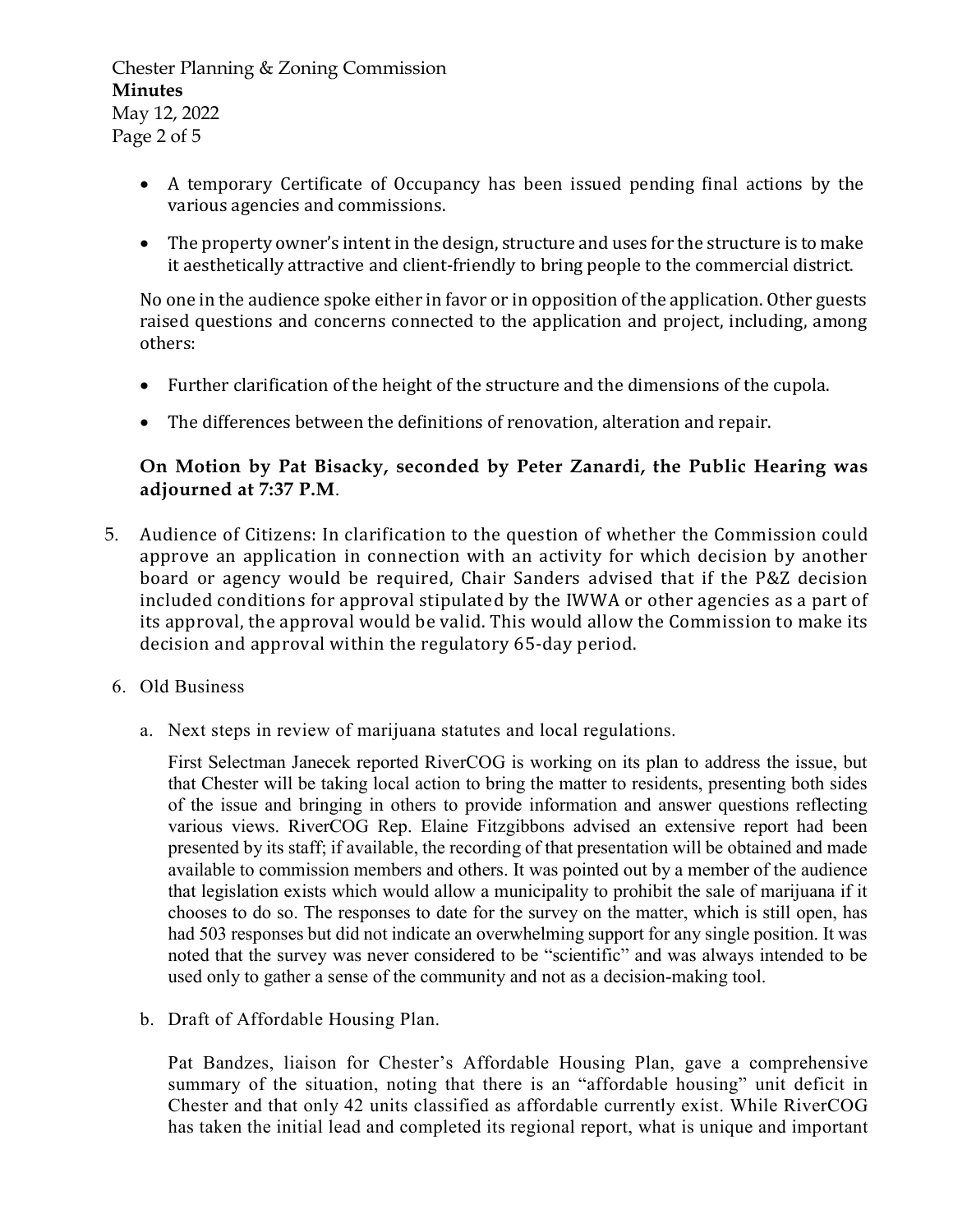Chester Planning & Zoning Commission Minutes May 12, 2022 Page 3 of 5

> to Chester needs to be addressed. A Steering Committee has been appointed by the Board of Selectmen and is in the process of identifying what resources are available. A public meeting will be held ahead of a Selectmen's meeting on May 25 as part of the evolving process. The current POCD already contains a significant amount of related information, but future goals still need to be identified and implemented. That list from the POCD was noted.

7. New Business

Review and action on Application for Special Exception: Application for Special Exception: 91 Main Street – Expansion of building and addition of roof appurtenance. Applicant: Cove Hollow, LLC

- a. Review of the proceedings of the public hearing included the following:
	- Additional clarification of the various dimensions of the structure and changes which may have occurred.
	- Discussion of the compliance or non-compliance of the structure, and if there is a non-compliance issue, what is the non-compliance.
	- The steps during which the project evolved and the problems that occurred on the parts of both the applicant and local authorities and administrations. The perceived defects in that process were noted, extensively discussed and generally found to be faulty throughout.

Chair Sanders reviewed the conditions which might be included in a motion to approve the application, noting that the "standard conditions" requiring approval by all regulatory and administrative authorities and officials, compliance with any conditions which the IWWA or others might include in its approval process which might require additional P&Z referral and action, etc.

Motion made by Bettie Perreault, seconded by Steve Merola, to approve the Application for a Special Exception for 91 Main Street – Expansion of building and addition of roof appurtenance. Applicant: Cove Hollow, LLC to include any conditions that may be stipulated by the IWWA, approval by all appropriate officials and regulatory agencies including but not limited where appropriate to Sanitarian, Building Official, Fire Marshal, Water Pollution Control Authority, and any/all others which may be associated with the Special Exception.

The roll call vote was taken with the following members voting to approve the Application: Sanders, Bisacky, Perreault, Fitzgibbons, Krempel, Merola and Zanardi, who noted his decision had been a "difficult one"; voting in opposition was Koong, who noted similar views as those expressed by Zanardi.

Chair Sanders pointed out that situations like this should not have happened, it was "a fiasco" and all efforts should be taken to ensure that it does not happen again.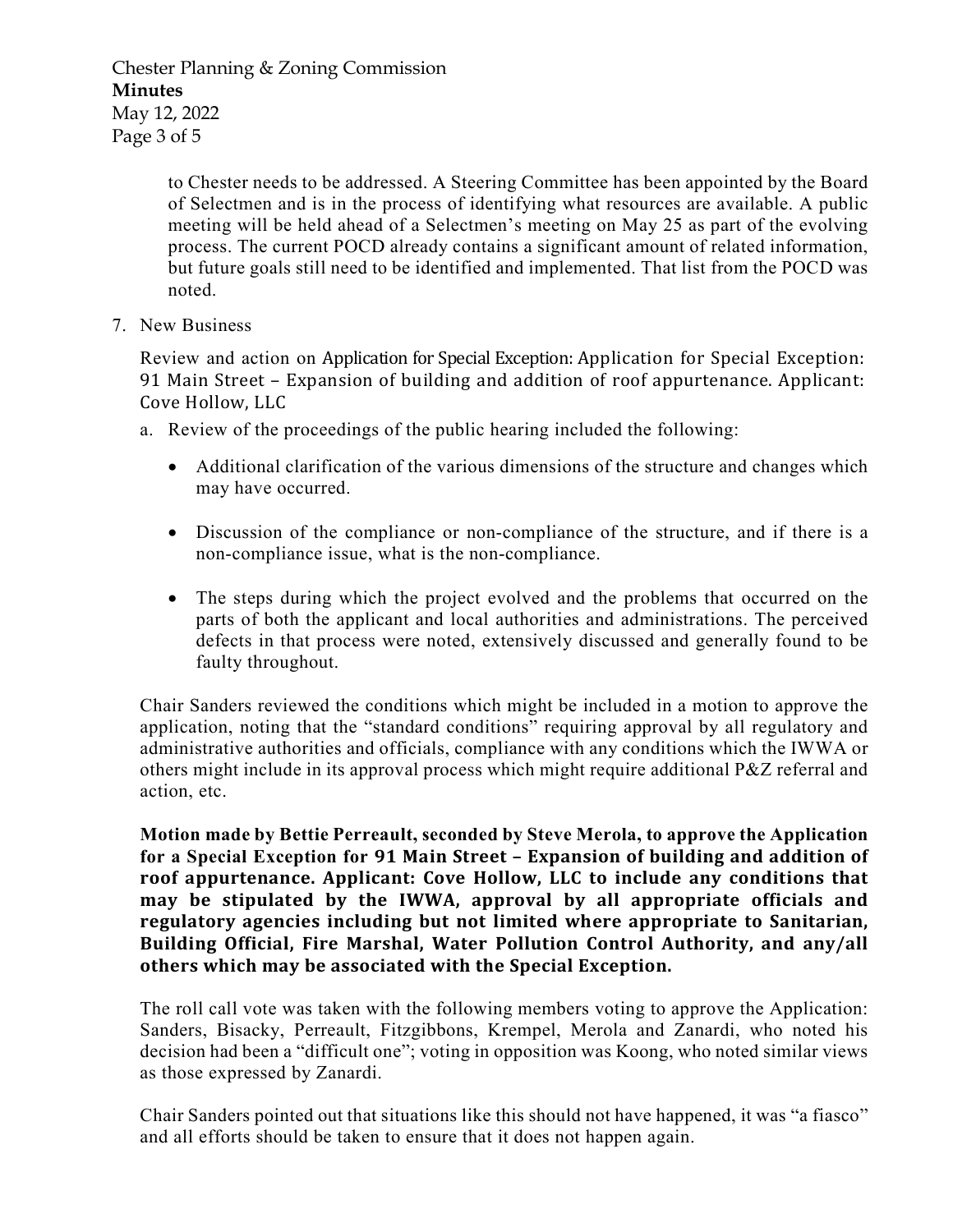Chester Planning & Zoning Commission Minutes May 12, 2022 Page 4 of 5

8. Other – Guests or Members:

Jon Joslow, Economic Development Chair, spoke of the designation of ARPA funding to address POCD recommendations, and how to use that available funding to address those goals. The P&Z needs to assist with, or in some cases lead long-term review and prioritization of the initiatives that have been included in the current POCD, and solicit more input from its members, residents and others in the process. The importance and need for greater communication between officials, boards, commissions and residents was emphasized.

9. Report of Officers and Subcommittees:

Elaine Fitzgibbons advised RiverCOG has discussed the possibility of shared services on a more regional basis for local officials such as Building Official. It was noted that qualified and certified officials are scarce, with State testing not meeting need or demand.

Chair Sanders reported on activities at the mouth of Chester Creek at the end of Dock Road. Those activities have been previously noted and a notice of violation has been issued in connection with vegetation removal within the restricted riverfront area. ZCO has been in conversations with property owner and was instructed to advise owner to not take any further actions on the property without consultation with the Land Use Office. The property is within the Gateway District and is also under the jurisdiction of the DEEP as tidal wetlands.

Removal of two large trees on the river bank of 9 Parkers Point Road, which is also within the Gateway District, was noted. This was another instance of violation. Because property owners seem to often be unaware of the Gateway District regulations and restrictions, a meeting will be scheduled with P&Z and Gateway representatives and staff to review roles and responsibilities of all involved.

10. Report of Zoning Compliance Officer

Meetings/conversations have taken place in connection with the potential sale of the Parish Center portion of property of St. Joseph's Church, of which the P&Z has not been advised. ZCO was instructed that the commission needs to be kept current and advised of such activities promptly as they arise.

11. Bills for Payment: Hartford Courant - \$89.92 for publication of legal notices.

 Motion by Peter Zanardi, seconded by Pat Bisacky to approve Hartford Courant statement in the amount of \$89.92 for payment was unanimously approved.